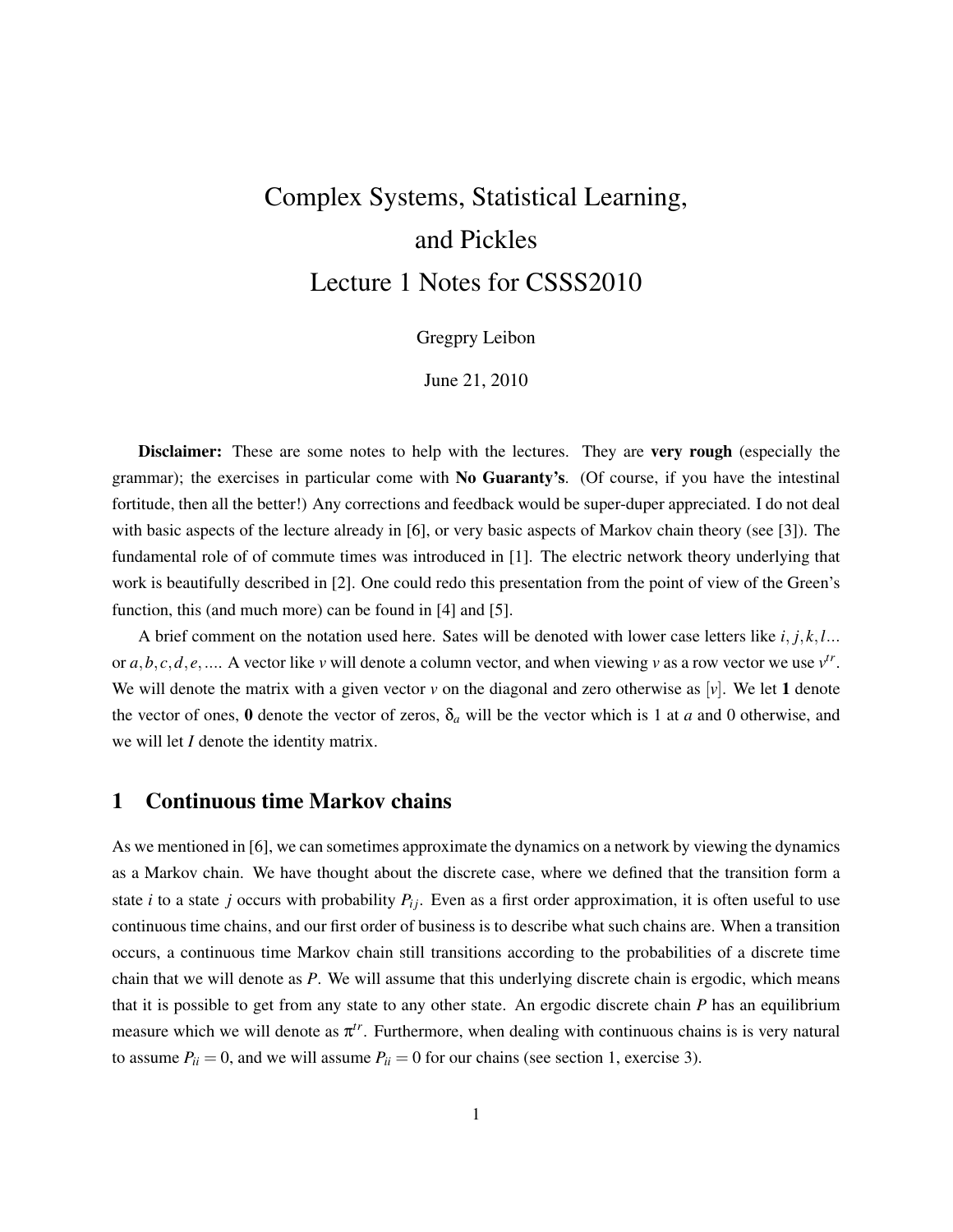What makes a continuous time Markov chain continuous time is that there is a positive expected time that one stays at state *i* before leaving, which we will denote as τ*<sup>i</sup>* . The time spent at a state before leaving will be memoryless, hence the expected time before leaving will be exponentially distributed with rate  $1/\tau_i$ (see section 1, exercise 1). The equilibrium measure for the continuous time chain must be weighted to account for the waiting time and is now  $\omega_i = \tau_i \pi_i$ , where we restrict ourselves to  $\tau_i$  such that this  $\omega^{tr}$  is a probability measure (in other words  $\omega^{tr}$ **1** = 1).

The key object to compute will be  $P^t = P(X_t = j | X_0 = i)$ . We will always use a superscript *t* when we refer to  $P<sup>t</sup>$  and without the *t* we are referring to the transition matrix of the underlying discrete chain  $P$ . The instantaneous rate of transition satisfies

$$
\left. \frac{d}{dt} P_t \right|_{t=0} = -\Delta_{\omega}
$$

where

$$
\Delta_{\omega}=[\tau]^{-1}\left(I-P\right),\,
$$

and we will call this the chain's *Laplacian*. The system being Markov mean this is the chains generator and  $P^t = e^{-t\Delta_{0t}}$  (see section 1, exercise 2).

### Exercises:

- 1. Here we explore the notion of memoryless.
	- (a) Given  $X_{t_0} = i$ , let *T* be the first time one transitions from *i*. Explain why memoryless should mean for  $s > t_0$  we have  $P(T > (t + s) | T > s) = P(T > t)$ .
	- (b) Use this to show  $\frac{dP(T>t)}{dt} = CP(T > t)$ .
	- (c) Prove that  $P(T > t) = e^{-\frac{t}{\tau_i}}$ .
- 2. We let *X<sup>t</sup>* denote the state we are at time *t*. Four finite chains Markov can be defined as

$$
P(X_{t+s} = j | X_s = i) = P(X_t = j | X_0 = i).
$$
 (Memoryless)  
\n
$$
P(X_{t_1} = j | X_{t_0} = i) = \sum_k P(X_{t_2} = j | X_{t_1} = k) P(X_{t_1} = k | X_{t_0} = i).
$$
 (ChapmanKolmogorov)

- (a) Prove the power series  $e^z = \sum_{n=1}^{\infty} \frac{z^n}{n!}$  $\frac{z^n}{n!}$  converges when a matrix *A* is plugged in. This allows us to define  $e^A$ .
- (b) Prove  $P^t = Ce^{tA}$  solves  $\frac{d}{dt}P^t = AP^t$  with  $P^0 = C$ .
- (c) Prove that the definition of memoryless implies  $\frac{d}{dt}P^t = -\Delta_{\omega}P^t$  with  $P^0 = I$  (hence  $P^t = e^{-t\Delta_{\omega}}$ ).
- 3. Here we dwell on the  $P_{ii} = 0$  restriction.
	- (a) Does it make sense for a continuous time Markov chain  $X_t$  to have  $P_{ii} > 0$ ?
	- (b) If so, is such a chain equivalent to a unique chain with  $P_{ii} = 0$ ?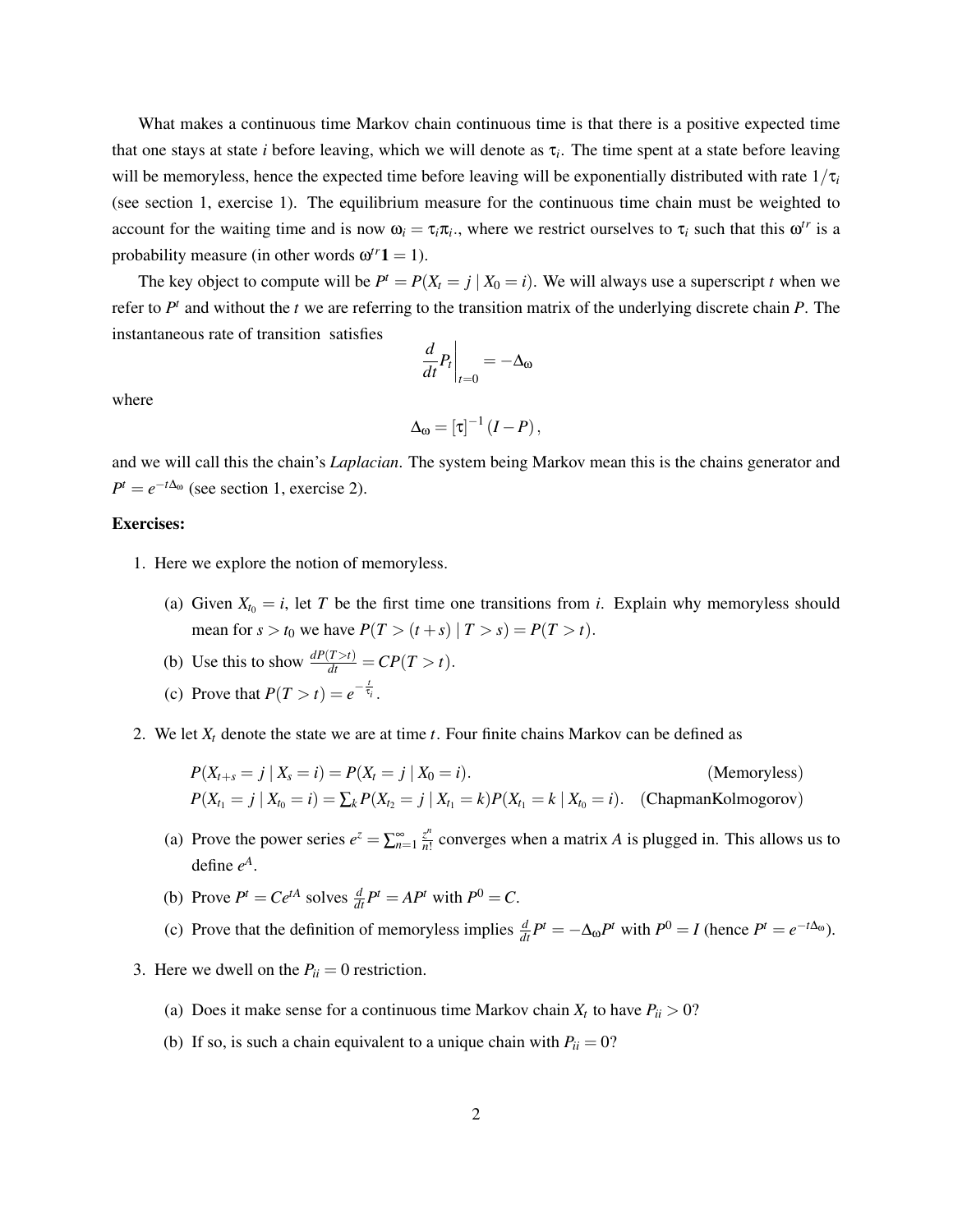### 1.1 Markov chain examples

Toy Chain: It is nice to have a Toy example to play with. Our toy example will be derived from the weights on the edges of the undirected graph in figure 1. We will call the matrix where  $W_{ij}$  is the weight on the edge connection states *i* and *j* the *weight matrix* or the *conductance matrix*. Notice *W* is symmetric. We produce the underlying discrete chain via  $P = [W1]^{-1}W$ . Our chain was intentionally endowed withe some geometry. The low weight edges (where  $0 < W < 20$ ) have been colored yellow, while the high weight edges (where  $80 < W < 100$ ) form three connected components, denoted by the set of red edges, the set of green edges, and the set of blue edges. The states in these components are also colored, with the blue component in light and dark blue, with dark blue it's little tail. The Black dots are hard to get to from the main components, since at a vertex with both high and low weight edges the higher weight edges will correspond to the directions with a comparatively high probability of transition. In what follows, we will give this chain various waiting time choices.



Figure 1: Our toy chain.

Space of Mathematics: We model the process of exploring the space of mathematics by collecting all of the roughly 18,000 mathematics pages on Wikipedia's *list of mathematics articles* <sup>1</sup> (excluding *list of* , and other clearly inappropriate pages, see [7]). We created a not necessarily symmetric weight matrix *U* which is zero unless there is a link on page *i* to page *j*, in which case  $U_{ij} = 1$ . We also included the *list of mathematics articles* page, and linked every one to it with a lower weight (I chose 1/5). This helped capture the notion of "using a search engine", and also makes the chain determined by  $P = [U1]^{-1}U$  clearly

<sup>&</sup>lt;sup>1</sup>Special thanks to Kyle Lad and Miles Kenyon for collecting this data and examining its structure.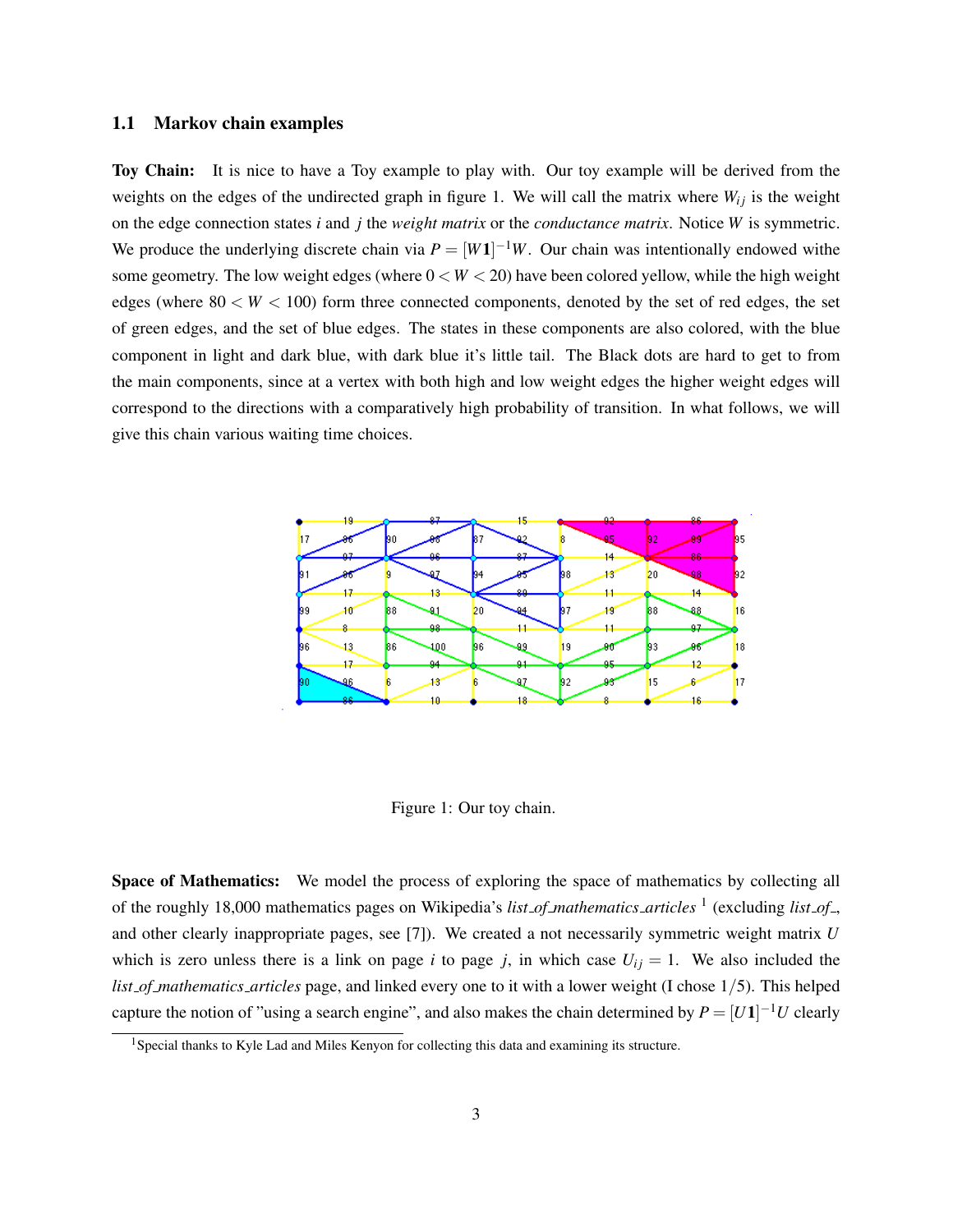ergodic. This chain is a first order approximation of a web like exploration (see section 1.1, exercise 1). We assume  $\tau = 1$ .

### Exercises:

- 1. In the space of mathematics example, we approximated web exploration as a Markov chain.
	- (a) Explain the effect of the back button and the use of a search engine in web exploration.
	- (b) How might you improve our model?
	- (c) We assume  $\tau = 1$ . How might you make this assumption more realistic?

### 1.2 Conformally invariant properties

We define different choices of τ with the same *P* as *conformal changes* and any properties dependent only on *P* will be called *conformally invariant*. For example, if we view each transition as a step we can think about the number of steps we take as opposed to time, and look at the number of steps taken at time *t* as  $N(t)$ . Concepts based on number of steps to do something are of course conformally invariant, but sometimes concepts involving time turn out to be conformally invariant. For example, from discrete Markov chain theory we know that starting at *a* that the expected number of steps until reaching *a* again is  $1/\pi_a$  (see section 1.2, exercise 1). If we define the first return time to be the time it takes starting at *a* to reach *a* again, then:

Conformal Invariance of First Return Time: The expected first return time at a is conformally invariant, and hence equal to  $1/\pi_a$ .

**proof:** Denote the return time random variable as as  $R_a$ . Run the chain staring at i. Look at the time  $t_1$  of the first return. You do this again and find its time *t*2, and so on. By the law of large numbers

$$
E(R_a) = \lim_{T \to \infty} \frac{\sum t_i}{M_a(N(T))},
$$

where  $M_a(N)$  is the number of returns until the *Nth* step and  $N(T)$  is the number of steps up to time *T*. Now since  $\sum \omega_i = 1$  let us observation  $N(T)$  asymptotically depends only on the underlying discrete structure. Hence, since our  $t_i$  cover the whole interval once (except a negligibly little piece at the end),

$$
E(R_a) = \lim_{T \to \infty} \frac{T}{M_a(N(T))},
$$

and hence involves only the conformal structure as claimed. Q.E.D

There is a conformally invariant version of the generator Laplacian called the *Kirchhoff Matrix*, defined as

$$
K=[\omega]\Delta_{\omega}.
$$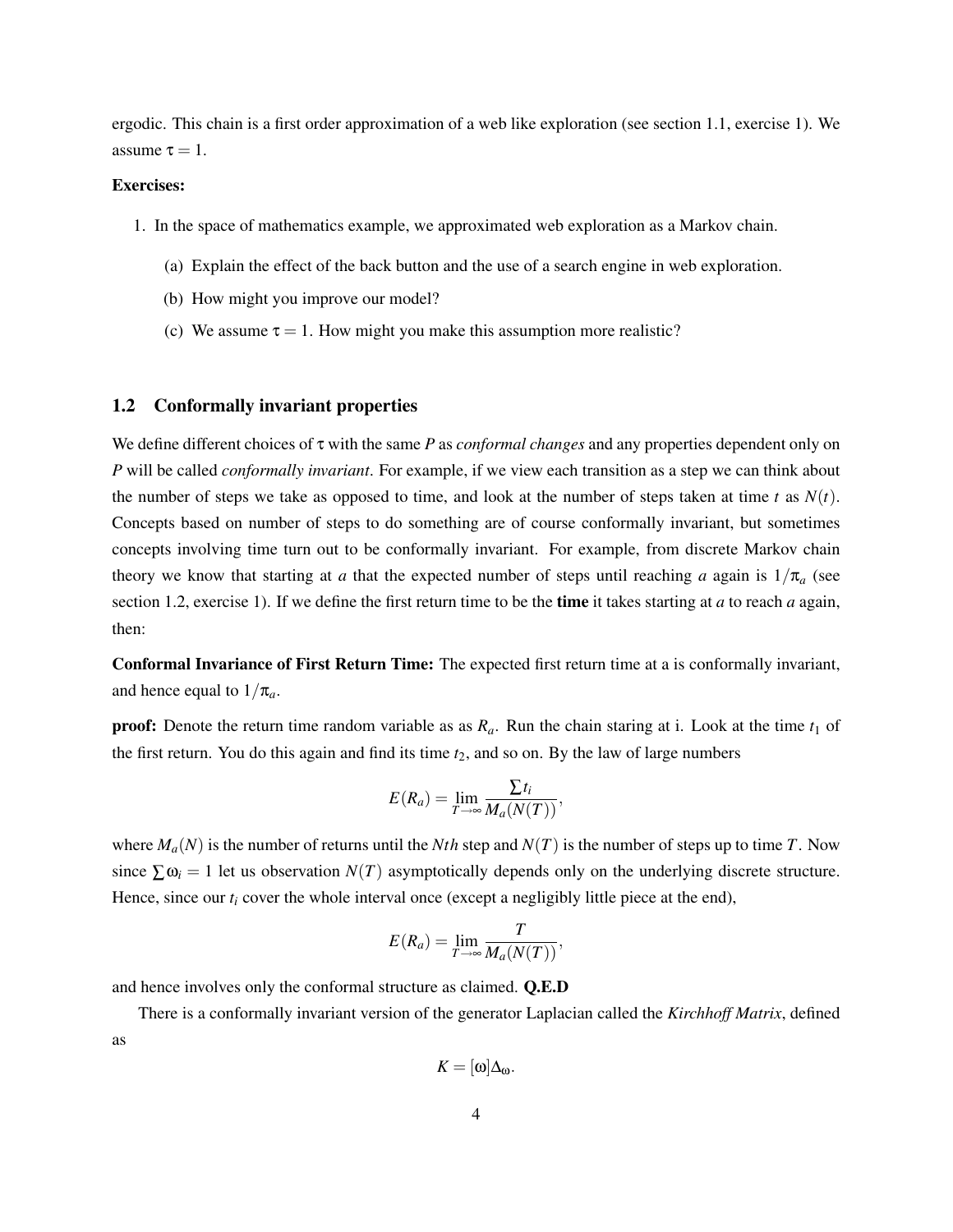As in [2], the Kirchhoff Matrix allows us to bring in various electrical analogies as the relationship between charge distribution  $\rho$  and electric potential *V* is given by

$$
\mathit{KV} = \rho.
$$

There is also a conservation of charge that requires

$$
\sum \rho = 0.
$$

For chains determined by a symmetric weight matrix *W*, this electrical analogy is quite literal (see [2]), but we will use the same language for arbitrary chains.

### Exercises:

- 1. Follow these steps to prove for a discrete chain that  $E(R_a) = 1/\pi_a$ . To do so we define the mean first passage time matrix to be the matrix such that *Mab* is the expected time to get from *a* to *b*.
	- (a) Denote *r* the vector with  $i^{th}$  entry  $E(R_a)$ . By taking a step show

$$
M = PM + \mathbf{11}^{tr} - [r].
$$

- (b) From the previous problem  $(I P)M = \mathbf{1}^{tr}\mathbf{1} [r]$ ., now apply  $\pi$  to both sides to show  $E(R_a) =$  $1/\pi_a$ .
- (c) Show *M* is not conformally invariant.
- 2. For a discrete time chain with  $P_{ii} \geq 0$ , one might chose to define conformally equivalent chains as those sharing the same Kirkoff Matrix *K*.
	- (a) Describe why this is a good idea.
	- (b) Show every such discrete with  $P_{ii} \ge 0$  chain is conformally equivalent to a unique chain with  $P_{ii} = 0.$
- 3. The Green's Function. Let

$$
G=(K+\pi\pi^{tr})^{-1}-\mathbf{1}\mathbf{1}^{tr}
$$

- (a) Show  $KGK = K$ ,  $G\pi = 0$ , and  $\pi^{tr}G = \mathbf{0}^{tr}$ , and that these conditions uniquely determine *G*.
- (b) Show  $V = G(\rho)$  solves  $KV = \rho$  for  $\rho$  such that  $\sum \rho = 0$ .
- (c) Show *G* can be expressed as

$$
G = \left(\sum_{n=1}^{\infty} (P - P^{\infty})^n\right) [\pi]^{-1}
$$

where  $P^{\infty} = \mathbf{1} \pi^{tr}$ , and explain the notation.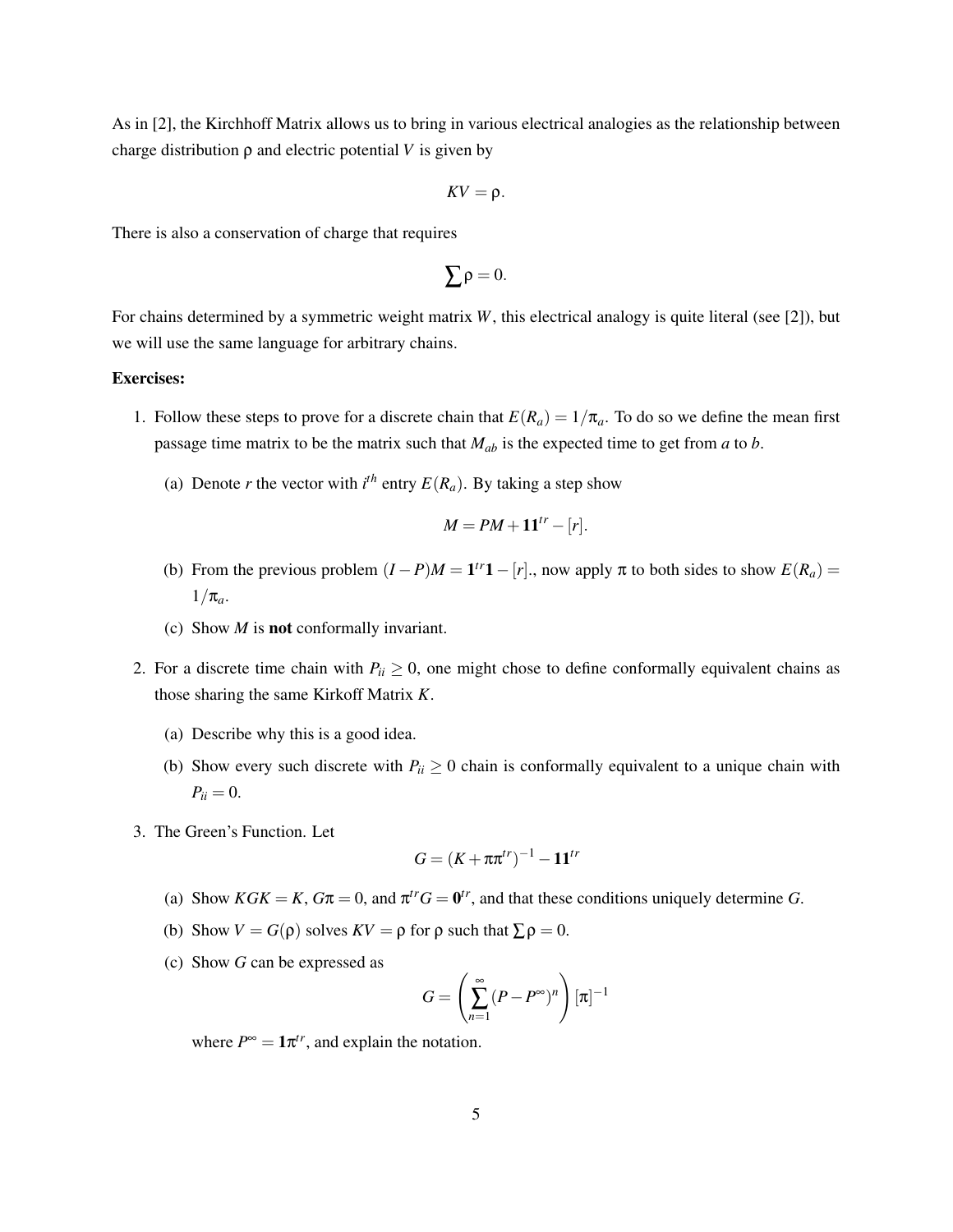# 2 Expected commute time

Let us define the *Commute Time* as  $T_{ij}$  as the random variable telling the time that it take to start at *i* hit *j* and return to *i*.

Conformal Invariance of the Expected Commute Time: The expected commute time depends only on the underlying discrete structure.

**proof:** This is a schollium of the Conformal Invariance of the First Return Time Lemma. In this case,  $t_1$  is the first commute back to  $i$  via  $j$ . Now you begin you second commute and find its time  $t_2$ , and so on. Just as was the case for the return times, our *t<sup>i</sup>* cover the whole interval once (except a negligibly little piece at the end), implying that  $E(T_{ab})$  involves only the underlying conformal structure. **Q.E.D** 

Inspired by the idea of plugging a battery onto our network to a positive unit charge a *a* negative unit charge at *b*, we define  $V_a^b$  as

$$
KV_a^b = \delta_a - \delta_b.
$$

In the wold of electric networks,  $V_a^b(b) - V_a^b(a)$  is the known as the *effective resistance*, but in complete generality we have:

Commute Theorem:

$$
E(T_{ab}) = V_a^b(b) - V_a^b(a)
$$

Comment: There is an alternate, perhaps simpler proof using the Green's Function (see section 2, exercise 4). But this proof give us the opportunity to introduce some useful ideas (from potential theory and renewal theory) that we will make use of later.

proof: By the Conformal Invariance Lemma we only need to prove this in the discrete case. Now in the discrete world

$$
q(x) = \frac{V_a^b(x) - V_a^b(a)}{V_a^b(b) - V_a^b(a)}
$$

has lovely interpretation as  $p(x)$ : the probability of starting at of reaching *b* before hitting *a*. To see this it is useful to note  $q(x)$  is *harmon function*. A harmonic function is a function *f* which satisfies  $\Delta f = 0$  off a specified set call the *boundary*. Hence our *q* is clearly harmonic with boundary  $\partial = \{a, b\}$ . Notice that away from ∂, that if I take one step then *p*(*x*) is equal to the average of its neighbors. Hence both *p* and *q* are harmonic with  $\partial = \{a, b\}$  and furthermore  $p(a) = q(a) = 0$  and  $p(b) = q(b) = 1$ . Our claim is that this forces  $p = q$  as hoped for. To accomplish this, we look at the function  $f = p - q$ . By the linearity of ∆ this function is harmonic and zero on the boundary. So *p*−*q* = 0 everywhere follows from the following principle:

Maximal Principle: A harmonic function is constant or takes on its maximum on the boundary.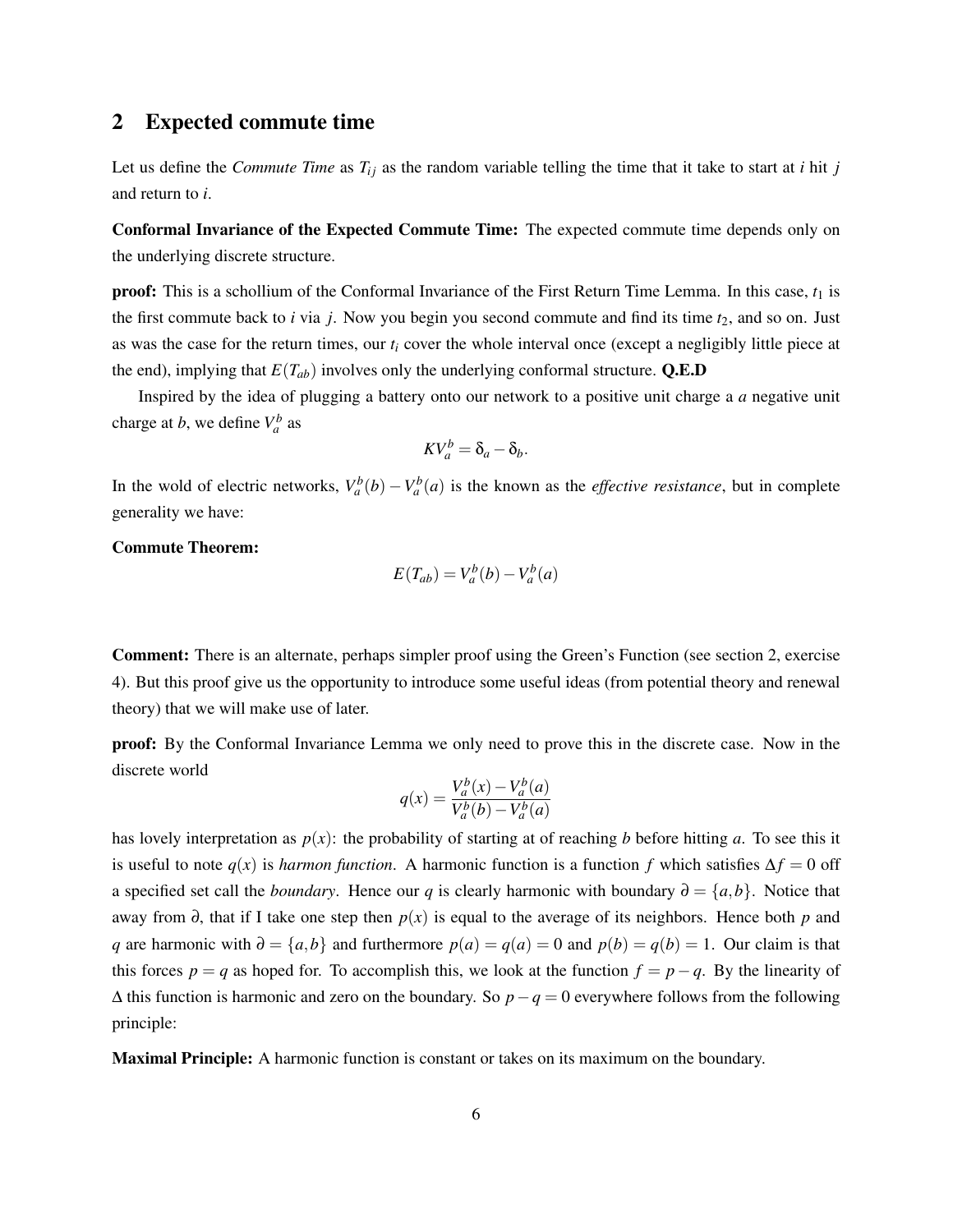Proof Maximum Principal: If the maximum is in the interior, then the function at this point being the average of its neighbors forces all it's neighbors to be the same value. So it is constant everywhere (recall our chain is ergodic, hence all point are connected by a sequence of transitions). Q.E.D Maximum Principal

Now we need another concept *the escape probability*. Notice  $(\Delta_{\pi} p)(a) = p_e$  is the probability that we escape from *a*, in other words leaving *a* we reach *b* before returning to *a*. Since  $KV_a^b = \delta_a - \delta_b$  we have  $\Delta_{\pi}q(a) = \frac{1}{\pi_a(V_a^b(b) - V_a^b(a))}$ . So from the equality of *p* and *q*, we now see that

$$
V_a^b(b) - V_a^b(a) = \frac{1}{\pi_a p_e}.
$$

We are done if we can demonstrate:

**Lemma:**  $E(T_{ab}) = \frac{1}{\pi_a p_e}$ 

Proof Lemma: Notice that starting at *a* I can view my voyage back to *a* via *b* as a sequence of M returns to *a*, each involving  $R_{a,i}$  steps, together with one last one where I go via *b*. Hence  $T_{a,b} = \sum_{i=1}^{M} R_{a,i}$  and

$$
E(T_{a,b}) = E(\sum_{i=1}^{M} R_{a,i})
$$
 (just observed)  
\n
$$
= E(E(\sum_{i=1}^{M} R_i | M = m))
$$
 (basic expectation property)  
\n
$$
= \sum_{i=1}^{m} E(\sum_{i=1}^{m} R_i)P(M = m)
$$
 (def. expected val.)  
\n
$$
= \sum_{i=1}^{m} E(\sum_{i=1}^{m} R_i) p_e (1 - p_e)^{m-1}
$$
 (escapeed m-1 times)  
\n
$$
= \sum_{i=1}^{m} mE(R_i) p_e (1 - p_e)^{m-1}
$$
 (linearity exp. val.)  
\n
$$
= p_e E(R_i) \sum_{i=0}^{m} m (1 - p_e)^{m-1}
$$
 (rearrangement)  
\n
$$
= \frac{p_e}{\pi_a} \sum_{i=0}^{m} m (1 - p_e)^{m-1}
$$
 (expected return time, Sec.1.2,Ex.1)  
\n
$$
= \frac{p_e}{\pi_a p_e} \sum_{i=1}^{m} m P_e
$$
 (geometric series, Sec.2,Ex.1)

#### Q.E.D Sub-lemma and Q.E.D

### Exercise:

- 1. In the above proof we used the single most important fact about infinity: the convergence of the geometric series.
	- (a) Prove the  $\sum_{i=0}^{\infty} r^n = \frac{1}{1-r}$ .
	- (b) Take the derivative to prove  $\sum_{i=0}^{\infty} nr^{n-1} = \frac{1}{(1-\epsilon)}$  $\frac{1}{(1-r)^2}$ .
- 2. We used one of the very basic fact from probability in our proof of the Commute Theorem , namely that  $E(E(X | Y)) = E(X)$ .
	- (a) Generalize our use of this fact to prove the Wald's Theorem

$$
E\left(\sum_{i=1}^{M} X_i\right) = E(M)E(X)
$$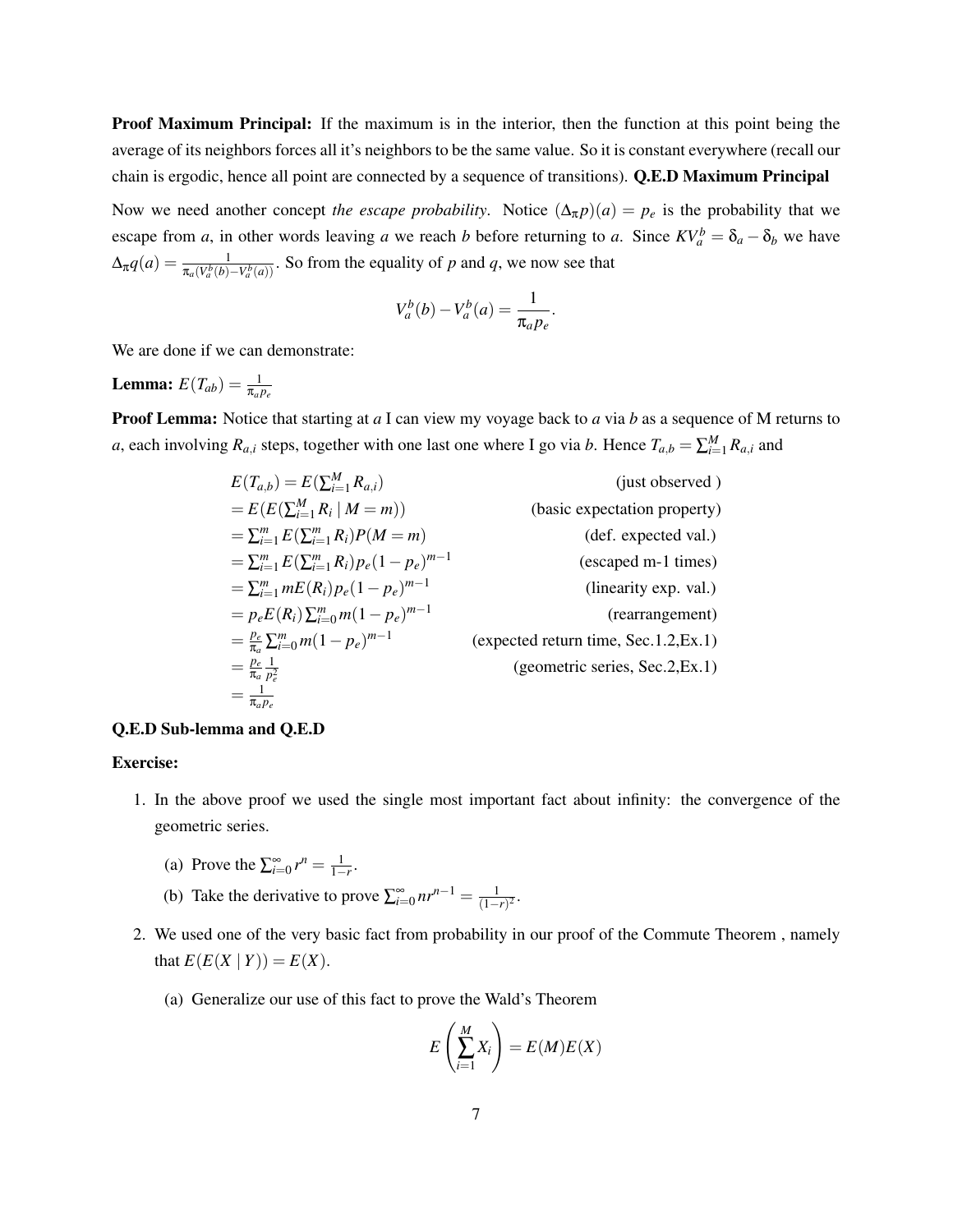- (b) Use  $E(E(X | Y)) = E(X)$  to show if *X* and *Y* are independent then  $E(XY) = E(X)E(Y)$ .
- (c) Use  $E(E(X | Y)) = E(X)$  to show if *X* and *Y* are independent then  $Var(X + Y) = Var(X) +$ *Var*(*Y*).
- 3. (hard, see [?] for a lovely proof) We introduced the notion of escape probability *p<sup>e</sup>* in order to prove the Commute Theorem. For an infinite graph we can escape to  $\infty$  from *a* provided we leave *a* and never return.
	- (a) Prove that when random walking on the square lattice in  $R^2$  that  $p_e = 0$ .
	- (b) Prove that when random walking on the square lattice in  $R^3$  that  $p_e > 0$ .
- 4. Alternate proof of the Commute Theorem using the Green's Function.
	- (a) Notice that  $T_{ab} = M_{ab} + M_{ba}$  where *M* is the first passage time section 1.2 exercise 1.
	- (b) Prove that  $M_{ab} = G_{ab} G_{bb}$
	- (c) Use section 1.2 exercise 3 part (b) to prove  $G_{ab} G_{aa} = V_b^a(a)$ , and prove  $T_{ab} = V_b^b(b) V_b^a(a)$ .

# 3 Green's embedding

In this section we demonstrate that there is a natural embedding of our chains sates into Euclidean space such that the distance between the states is in fact  $\sqrt{E(T_{ab})}$ . We call this distance the *commute distance*. We will embed our states by route of a geometry on the function space on our nodes. It is not the simplest geometry on this function space which is given by the what is usually called the  $L^2$  structure on the functions, namely

$$
_{\mathbf{Q}}=f^{tr}[\mathbf{Q}]g.
$$

To find the correct geometry we need Green's Identity:

### Green's Identity:

$$
\langle f, \Delta_{\omega} f \rangle_{\omega} = \frac{1}{2} \sum_{i,j} \pi_i P_{ij} (f_i - f_j)^2
$$

proof:

$$
\langle f, \Delta_0 f \rangle_{0} = \sum_{i,j} f_i \omega_i \frac{1}{\tau_i} (I_{ij} - P_{ij}) f_j
$$
\n
$$
= \sum_{i,j} f_i \pi_i (I_{ij} - P_{ij}) f_j
$$
\n
$$
(\omega_i = \tau_i \pi_i)
$$

$$
= \frac{1}{2} \left( \sum_{i} \pi_i f_i^2 - 2 \sum_{i,j} f_i \pi_i P_{ij} f_j + \sum_{j} \pi_j f_j^2 \right)
$$
(foil)

$$
= \frac{1}{2} \left( \sum_{i,j} \pi_i P_{ij} f_i^2 - 2 \sum_{i,j} f_i \pi_i P_{ij} f_j + \sum_j \pi_j f_j^2 \right)
$$
 (rowsum P is 1)  

$$
= \frac{1}{2} \left( \sum_{i,j} \pi_i P_{ij} f_i^2 - 2 \sum_{i,j} f_i \pi_i P_{ij} f_j + \sum_{i,j} \pi_j P_{i,j} f_j^2 \right)
$$
 (rowsum P is 1)  

$$
= \frac{1}{2} \sum_{i,j} \pi_i P_{ij} f_i^2 - 2 \sum_{i,j} f_i \pi_i P_{ij} f_j + \sum_{i,j} \pi_j P_{i,j} f_j^2
$$
 (fronter)

 $= \frac{1}{2} \sum_{i,j} \pi_i P_{ij} (f_i^2 - 2f_i f_j + f_j^2)$ ) (factor)  $= \frac{1}{2} \sum_{i,j} \pi_i P_{ij} (f_i - f_j)^2$ (unfoil)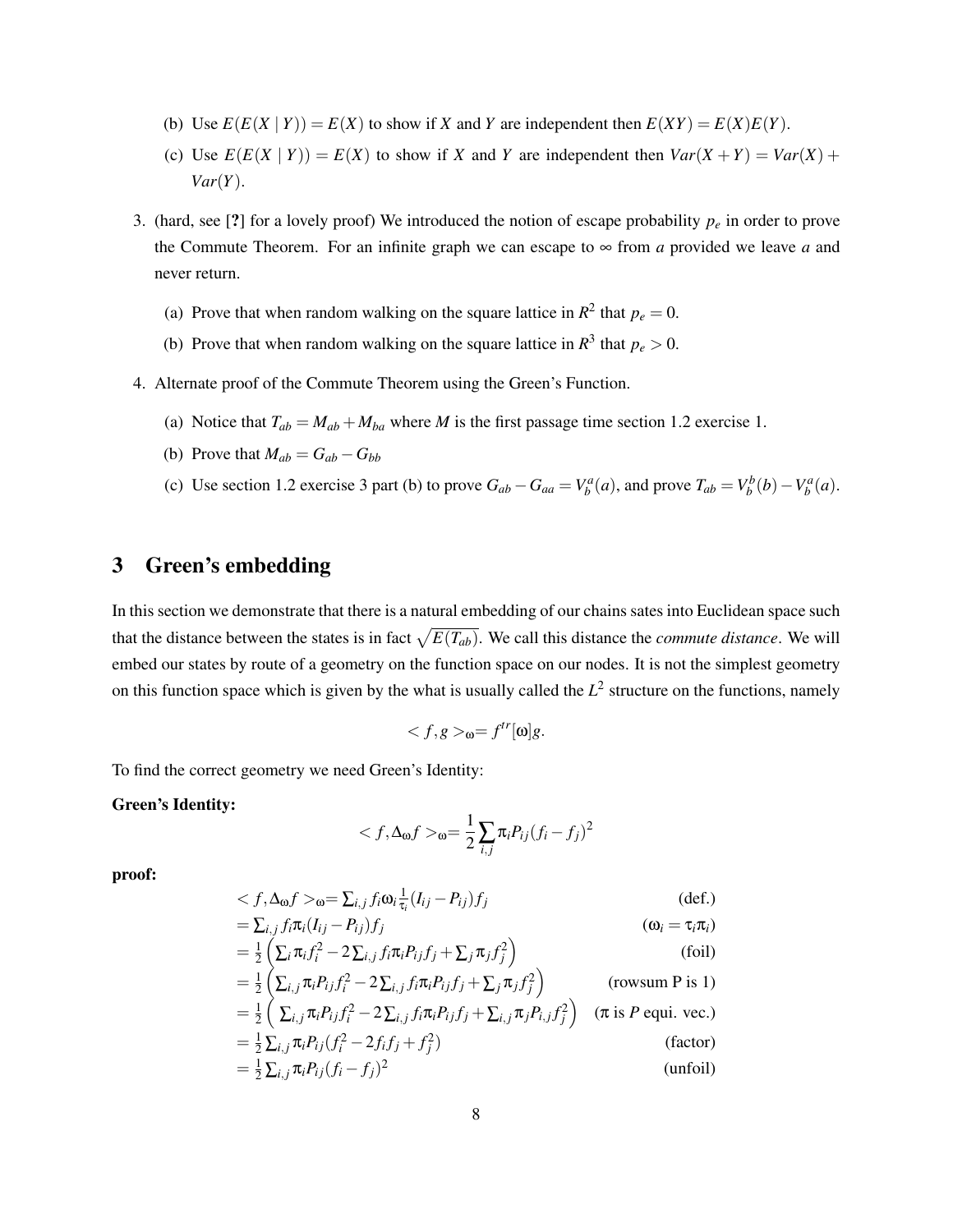### Q.E.D

From the Green's Identity we see that

$$
\langle f, g \rangle_{Dir} = \langle f, \Delta_0 g \rangle_0.
$$

is an non-negative, bilinear form called the *Dirichlt form*, and it is this form that determines the correct geometry. Notice from Green's Identity we have that the Dirichlet form is a well defined positive form on  $W = R^N / \langle \text{const} \rangle$  where  $\langle \text{const} \rangle$  is the span of the constant functions. Furthermore, we can also symmetrize the Diriclhet form without effecting the norms of functions, and we define

$$
\langle f, g \rangle_{SymDir} = \frac{1}{2} (\langle f, g \rangle_{Dir} + \langle g, f \rangle_{Dir}),
$$

which is now seen to be a Euclidean inner product on on *W*. We now prove that need embedding is into  $(W, \langle \cdot, \cdot \rangle_{SymDir})$  and given by

$$
Green(a) = V_g^a
$$

for a fixed choice of ground state *g*.

### Green's Embedding:

$$
||Green(a) - Green(b)||_{SymDir}^2 = E(T_{ab})
$$

proof:

$$
||Green(a) - Green(b)||_{SymDir}^{2} = ||V_{g}^{a} - V_{g}^{b}||_{SymDir}^{2}
$$
 (def.)  
\n
$$
= ||V_{g}^{a} - V_{g}^{b}||_{Dir}^{2}
$$
 (unsym.)  
\n
$$
= ||V_{a}^{b}||_{Dir}^{2}
$$
 (unsym.)  
\n
$$
= \langle V_{a}^{b}, \Delta V_{a}^{b} \rangle_{\omega}
$$
 (def. Dir)  
\n
$$
= (V_{a}^{b})^{tr} K V_{a}^{b}
$$
 (def. *K*)  
\n
$$
= (V_{a}^{b})^{tr} (\delta_{a} - \delta_{b})
$$
 (def. *K*)  
\n
$$
= V_{a}^{b} (a) - V_{a}^{b} (b)
$$
 (evaluate Theorem)

## Q.E.D

### Exercises:

- 1. Using the Green's function from section 1.2 exercise 3, to form an explicit embedding, by showing that  $||Fe_a - Fe_b||_{StandardEucl}^2 = E(T_{ab})$  where  $F = \sqrt{(K + K^{tr})/2}G$ .
- 2. Look up Green's identity from calculus. Explain why the above the Green's Identity is called the Green's Identity.
- 3. Superposition
	- (a) Show  $V_a^b = V_a^g V_b^g$ *b* .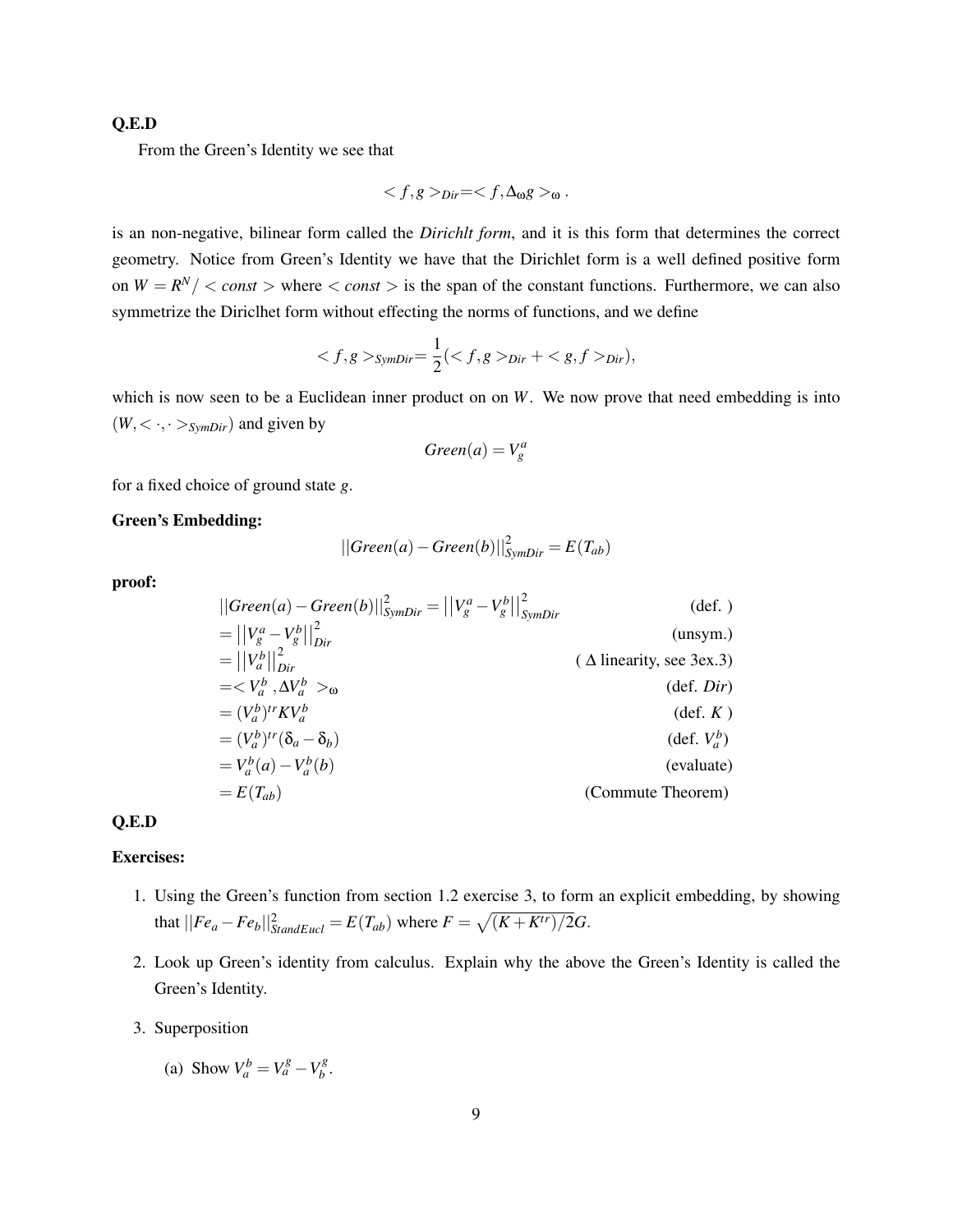

Figure 2: On the left we have the the Green's embedding of the toy chain. On the right we use weighted MDS.

- (b) Given  $\Sigma \rho = 0$  and a fixed ground state *g*, prove there unique constants  $c_a$  such that  $\rho = \sum_{a \neq g} c_a(\delta_a \delta_a)$ δ*g*).
- (c) Prove the solution to  $KV = \rho$  is  $V = \sum c_a V_a^g$ .

### 3.1 Green's embedding examples

In this section, we Green's embed our examples.

**Toy Example:** On the left in figure 2 we use the commute distance  $d_{Com}(a,b) = \sqrt{E(T_{ab})}$  and MDS to witness the Green's embedding. Notice the black dots and the hard to reach dark blue dots are indeed very far away, hence have a large commute times to other points as intuitively expected. The core geometry of the three main components is clearly exposed in the center. If one wants to emphasize the core geometry one could weight the MDS as in the section 3.2.

Space of Mathematics: We find that the commute time between the *Fundamental Theorem of Calculus* and *Stokes Theorem* is roughly 5287, while the commute time between the *Fundamental Theorem of Calculus* and the *Gauss Bonnet Theorem* is roughly 34809. In figure 3, we see the embedding of some of our favorite theorems using the distance  $d_{Com}(a, b) = \sqrt{E(T_{ab})}$ .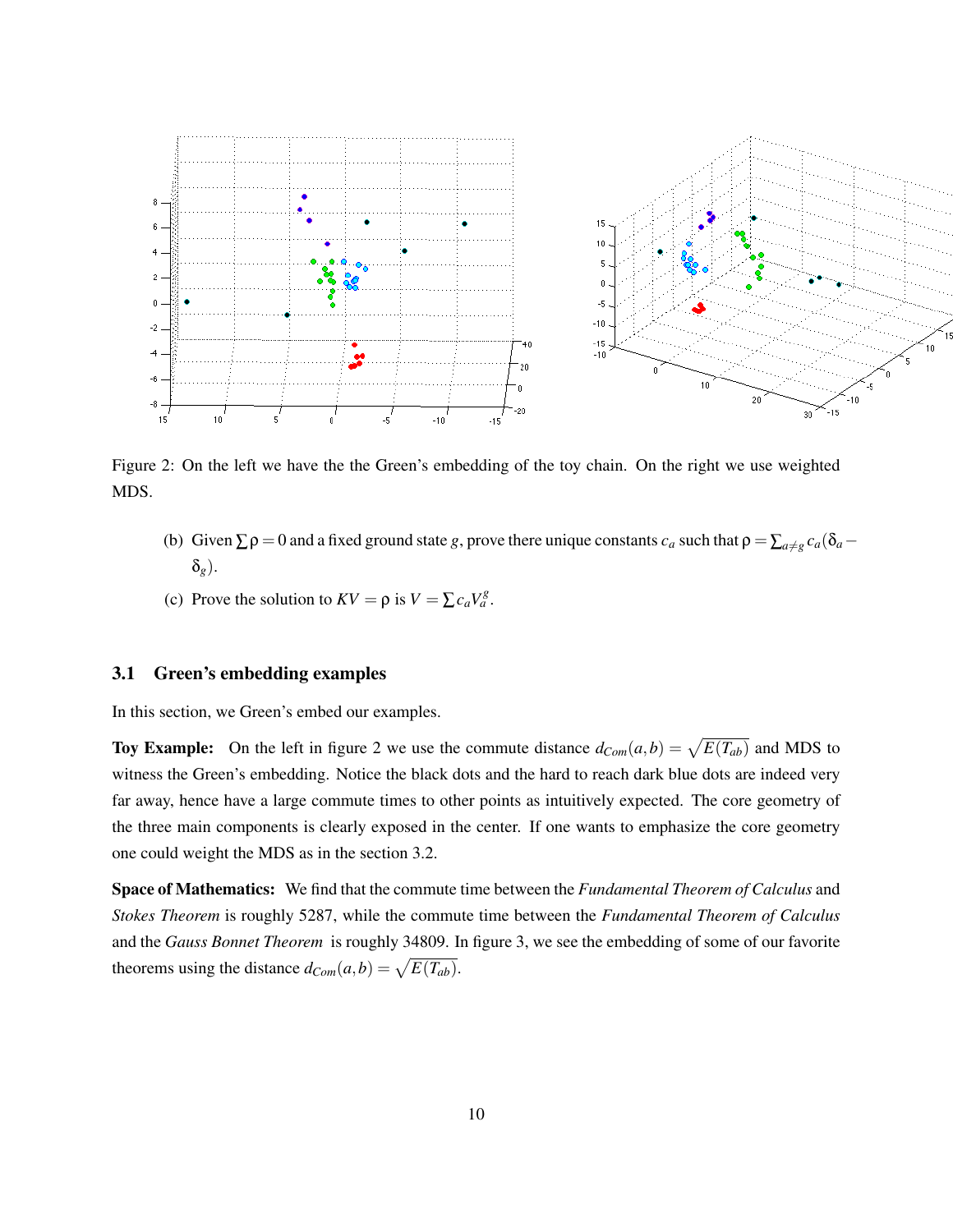

Figure 3: Here we look at few points in the Space of Mathematics using the Green's embedding.

### 3.2 Incorporating the non-conformal

By the Conformal Invariance of the Expected Commute Time, we see that the the Green's embedding is conformally invariant. But the conformal part of the geometry, stored in ω, is not wise to ignore. In particular, we can use ω to help us emphasize the part of the chain were the action is. One way to accomplish this is to use the *weighted MDS*, which replaces the minimization of a usual objective function like

$$
stess = \sum_{i > j} (d_{Euc}(f(x_i), f(x_j)) - d(x_i, x_j))^2
$$

with a version weighted with positive constants  $W_{ij}$ , like

$$
stessWeighted = \sum_{i>j} W_{i,j} (d_{Euc}(f(x_i), f(x_j)) - d(x_i, x_j))^2.
$$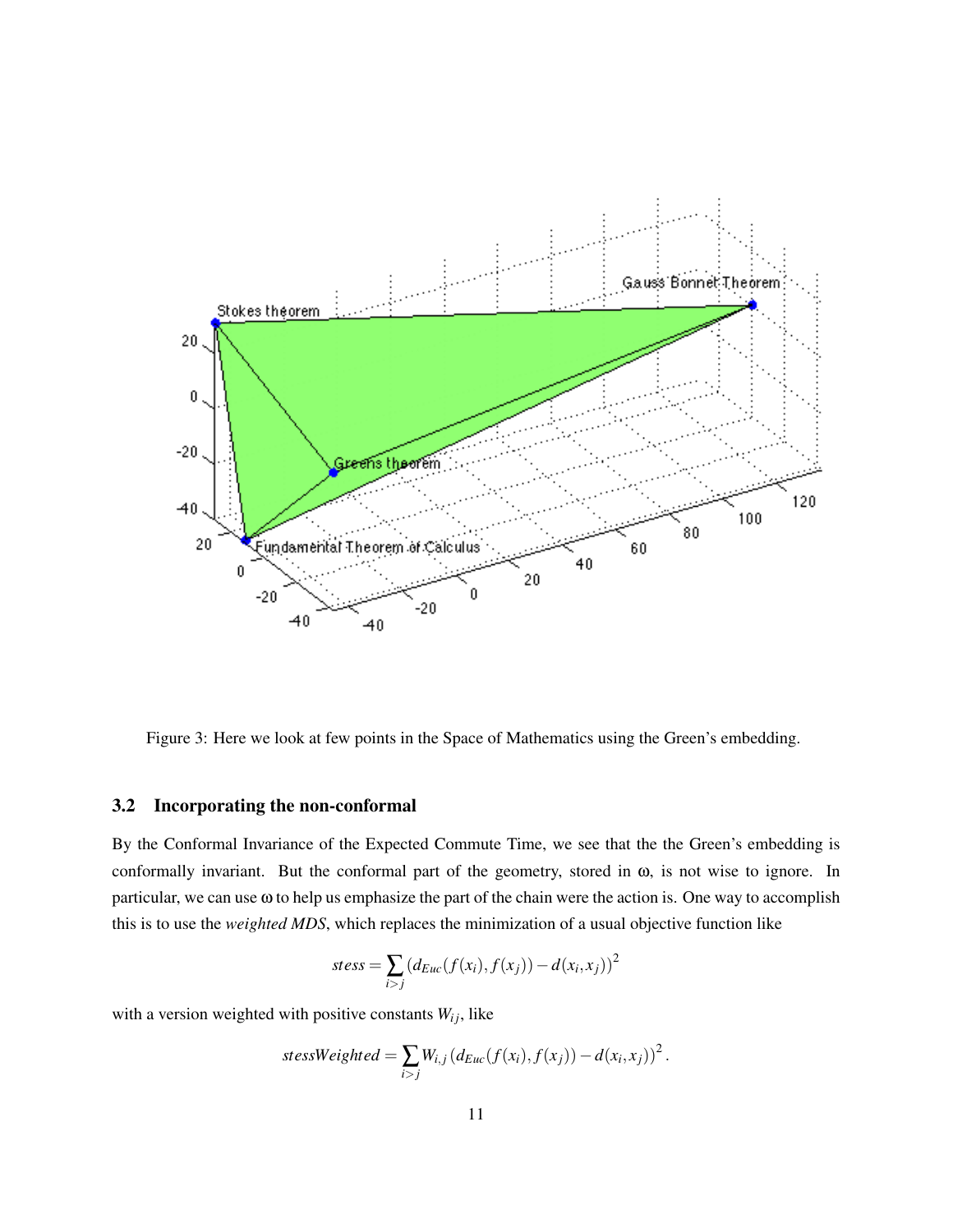To emphasize the part of he chain where we spend more time we can use

$$
W_{ij} = g(\omega_i)g(\omega_j)
$$

with *g* an increasing function.

Toy Example with weighted MDS: On the right in figure 2, we use  $d_{Com}(a,b) = \sqrt{E(T_{ab})}$  and the weighted MDS with weights  $W_{ij} = \sqrt{\frac{2}{\pi}}$  $\overline{\omega_i}$   $\sqrt{\omega_j}$  to view our chain. Notice the embedding does appear to better capture the components where we spend more time.

### Exercises:

- 1. Our Green's embedding is into Euclidean space, when the distances are Euclidean MDS (using the above *stress*) agrees with PCA.
	- (a) Using the explicit embedding in section 3 exercise 1 to confirm this on an example.
	- (b) Prove if the distances are Euclidean that MDS (using the above *stress*) agrees with PCA.
- 2. Weighted PCA.
	- (a) Look up or simply develop a weighted version of the PCA.
	- (b) Use the equillibrium measure and a weighted PCA to embed your favorite chain from its Green's embedding.
	- (c) Compare the results to the MDS embedding and the weighted MDS embeddings.

# References

- [1] Ashok K. Chandra , Prabhakar Raghavan , Walter L. Ruzzo , Roman Smolensky, and Prasoon Tiwari, *The Electrical Resistance Of A Graph Captures Its Commute And Cover Times*, http://www.cs.washington.edu/homes/ruzzo/papers/resist.pdfDBLP
- [2] Peter G. Doyle and J. Laurie Snell, *Random Walks and Electric Networks*, http://arxiv.org/abs/math/0001057
- [3] Charles M. Grinstead and J. Laurie Snell, *Introduction to Probability*, http://www.dartmouth.edu/˜chance/teaching\_aids/books\_articles/probability\_book/Chapter11.pdf
- [4] Peter G. Doyle, Gregory Leibon, and Jean Steiner *Conformal geometry of Markov chains*, pickle.pdf as posted on CSSS10 Wiki
- [5] Peter G. Doyle, Gregory Leibon, and Jean Steiner *Markov chains in a shoebox* , shoe.pdf as posted on CSSS10 Wiki